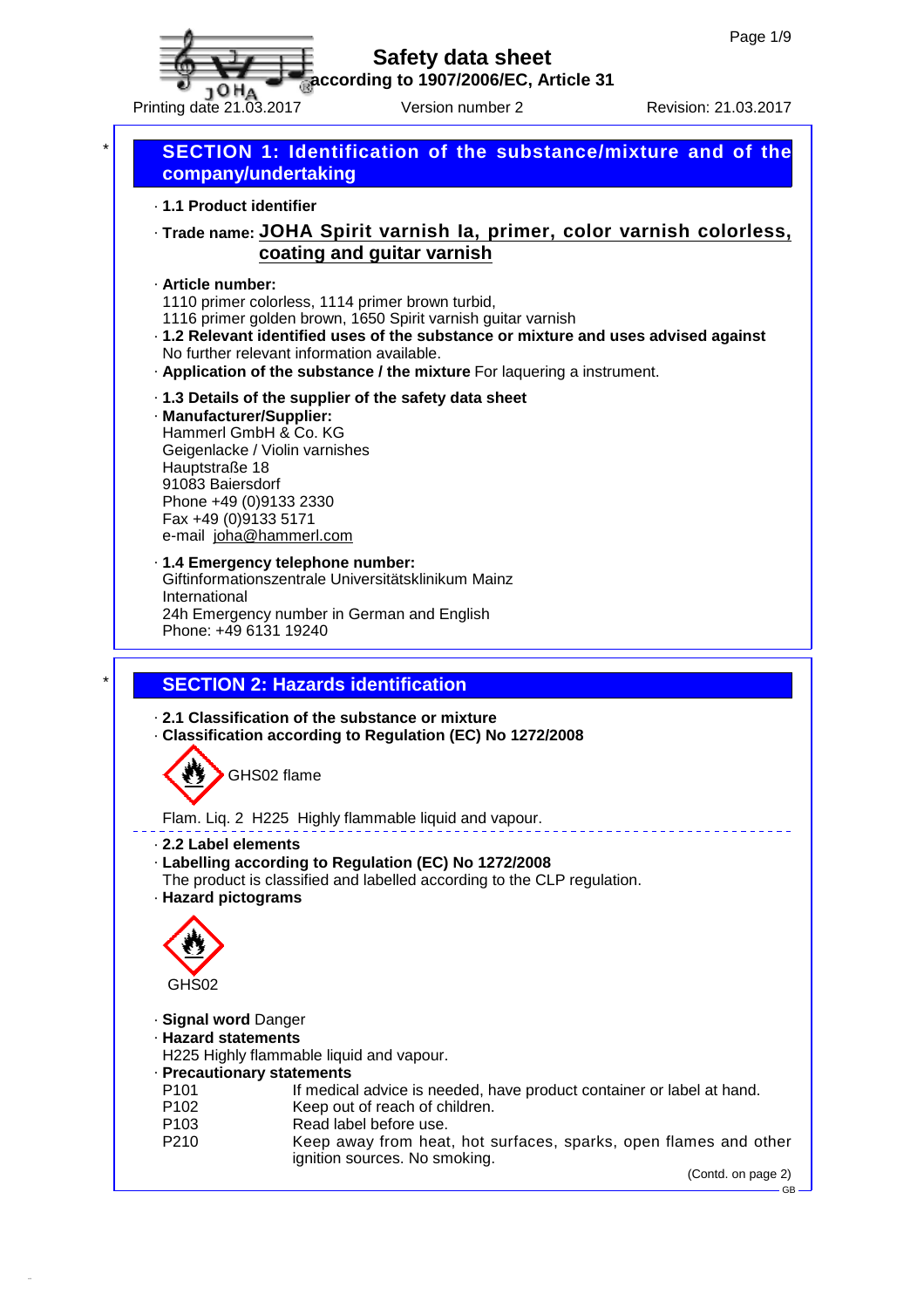**according to 1907/2006/EC, Article 31**

Printing date 21.03.2017 Version number 2 Revision: 21.03.2017

## **Trade name: JOHA Spirit varnish Ia, primer, color varnish colorless, coating and guitar varnish** (Contd. of page 1) P241 Use explosion-proof electrical/ventilating/lighting equipment. P280 Wear protective gloves/protective clothing/eye protection/face protection. P303+P361+P353 IF ON SKIN (or hair): Take off immediately all contaminated clothing. Rinse skin with water/shower. P403+P235 Store in a well-ventilated place. Keep cool. P501 Dispose of contents/container in accordance with local/regional/national/ international regulations. · **Additional information:** 73.5 % of the mixture consists of component(s) of unknown toxicity. · **Labelling of packages where the contents do not exceed 125 ml** · **Hazard pictograms** GHS02 · **Signal word** Danger · **Hazard statements** Void · **Precautionary statements** P101 If medical advice is needed, have product container or label at hand. P102 Keep out of reach of children. P103 Read label before use. · **2.3 Other hazards** · **Results of PBT and vPvB assessment** · **PBT:** Not applicable. · **vPvB:** Not applicable. **SECTION 3: Composition/information on ingredients**

· **3.2 Chemical characterisation: Mixtures**

· **Description:** Mixture of substances listed below with nonhazardous additions.

· **Dangerous components:**

10 HA

CAS: 64-17-5 EINECS: 200-578-6

ethanol **Flam.** Liq. 2, H225 50-99%

· **Additional information:** For the wording of the listed hazard phrases refer to section 16.

## **SECTION 4: First aid measures**

· **4.1 Description of first aid measures**

- · **After inhalation:** Supply fresh air; consult doctor in case of complaints.
- · **After skin contact:** Generally the product does not irritate the skin.
- · **After eye contact:** Rinse opened eye for several minutes under running water.
- · **After swallowing:** If symptoms persist consult doctor.
- · **4.2 Most important symptoms and effects, both acute and delayed** No further relevant information available.

· **4.3 Indication of any immediate medical attention and special treatment needed** No further relevant information available.

(Contd. on page 3)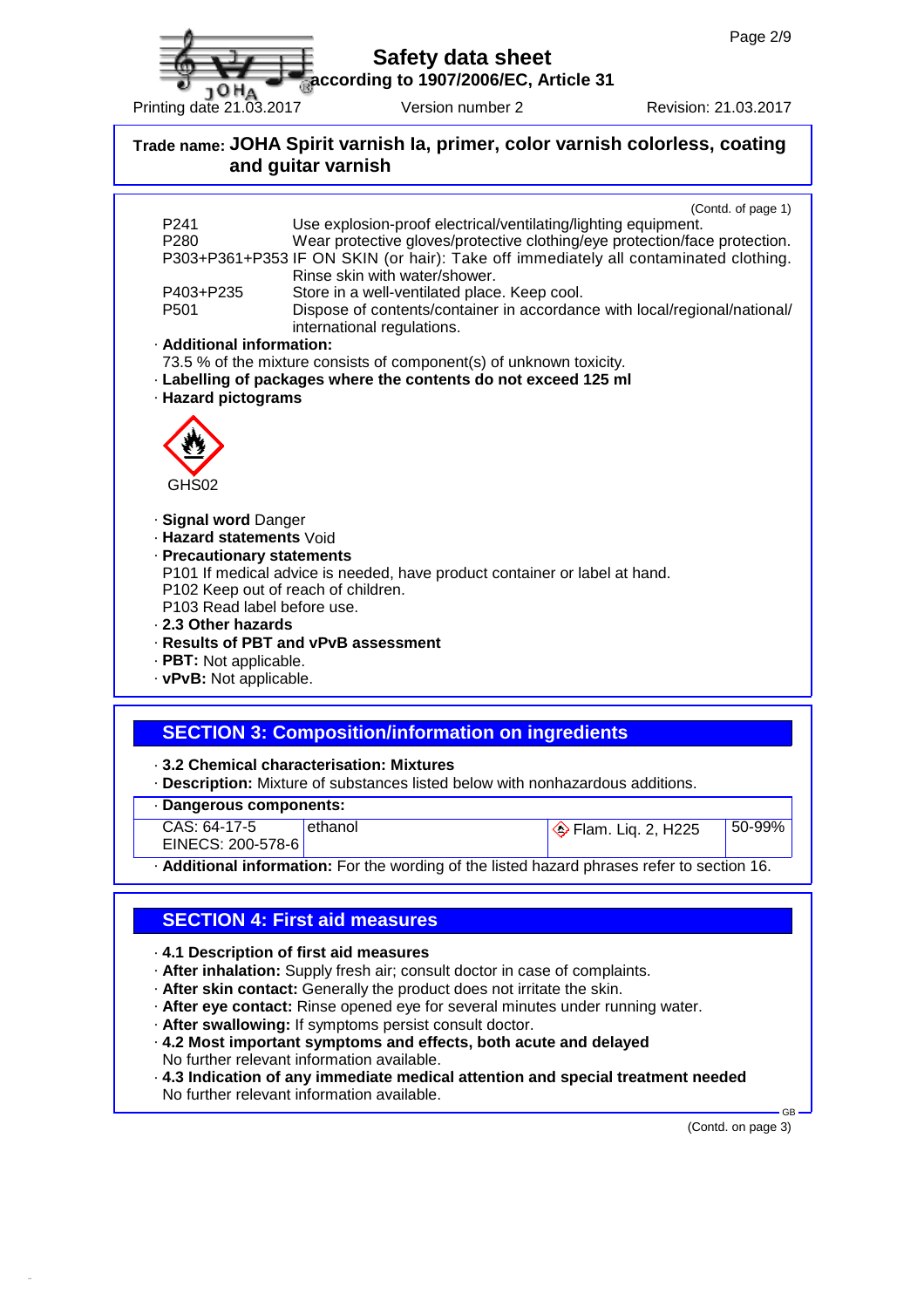

**according to 1907/2006/EC, Article 31**

Printing date 21.03.2017 Version number 2 Revision: 21.03.2017

**Trade name: JOHA Spirit varnish Ia, primer, color varnish colorless, coating and guitar varnish**

(Contd. of page 2)

### **SECTION 5: Firefighting measures**

- · **5.1 Extinguishing media**
- · **Suitable extinguishing agents:**

CO2, powder or water spray. Fight larger fires with water spray or alcohol resistant foam.

- · **For safety reasons unsuitable extinguishing agents:** Water with full jet
- · **5.2 Special hazards arising from the substance or mixture**
- No further relevant information available.
- · **5.3 Advice for firefighters**

· **Protective equipment:** No special measures required.

### **SECTION 6: Accidental release measures**

- · **6.1 Personal precautions, protective equipment and emergency procedures** Wear protective equipment. Keep unprotected persons away.
- · **6.2 Environmental precautions:** Do not allow to enter sewers/ surface or ground water.
- · **6.3 Methods and material for containment and cleaning up:**

Absorb with liquid-binding material (sand, diatomite, acid binders, universal binders, sawdust).

- Ensure adequate ventilation.
- · **6.4 Reference to other sections**
- See Section 7 for information on safe handling.
- See Section 8 for information on personal protection equipment.

See Section 13 for disposal information.

## \* **SECTION 7: Handling and storage**

- · **7.1 Precautions for safe handling** No special measures required.
- · **Information about fire and explosion protection:** Keep ignition sources away - Do not smoke. Protect against electrostatic charges.
- · **7.2 Conditions for safe storage, including any incompatibilities**
- · **Storage:**
- · **Requirements to be met by storerooms and receptacles:** Store in a cool location.
- · **Information about storage in one common storage facility:** Not required.
- · **Further information about storage conditions:** Keep container tightly sealed.
- Store in cool, dry conditions in well sealed receptacles.
- · **7.3 Specific end use(s)** No further relevant information available.

## \* **SECTION 8: Exposure controls/personal protection**

· **Additional information about design of technical facilities:** No further data; see item 7.

- · **8.1 Control parameters**
- · **Ingredients with limit values that require monitoring at the workplace:**
- **64-17-5 ethanol**
- WEL Long-term value: 1920 mg/m<sup>3</sup>, 1000 ppm
- · **Additional information:** The lists valid during the making were used as basis.

(Contd. on page 4) GB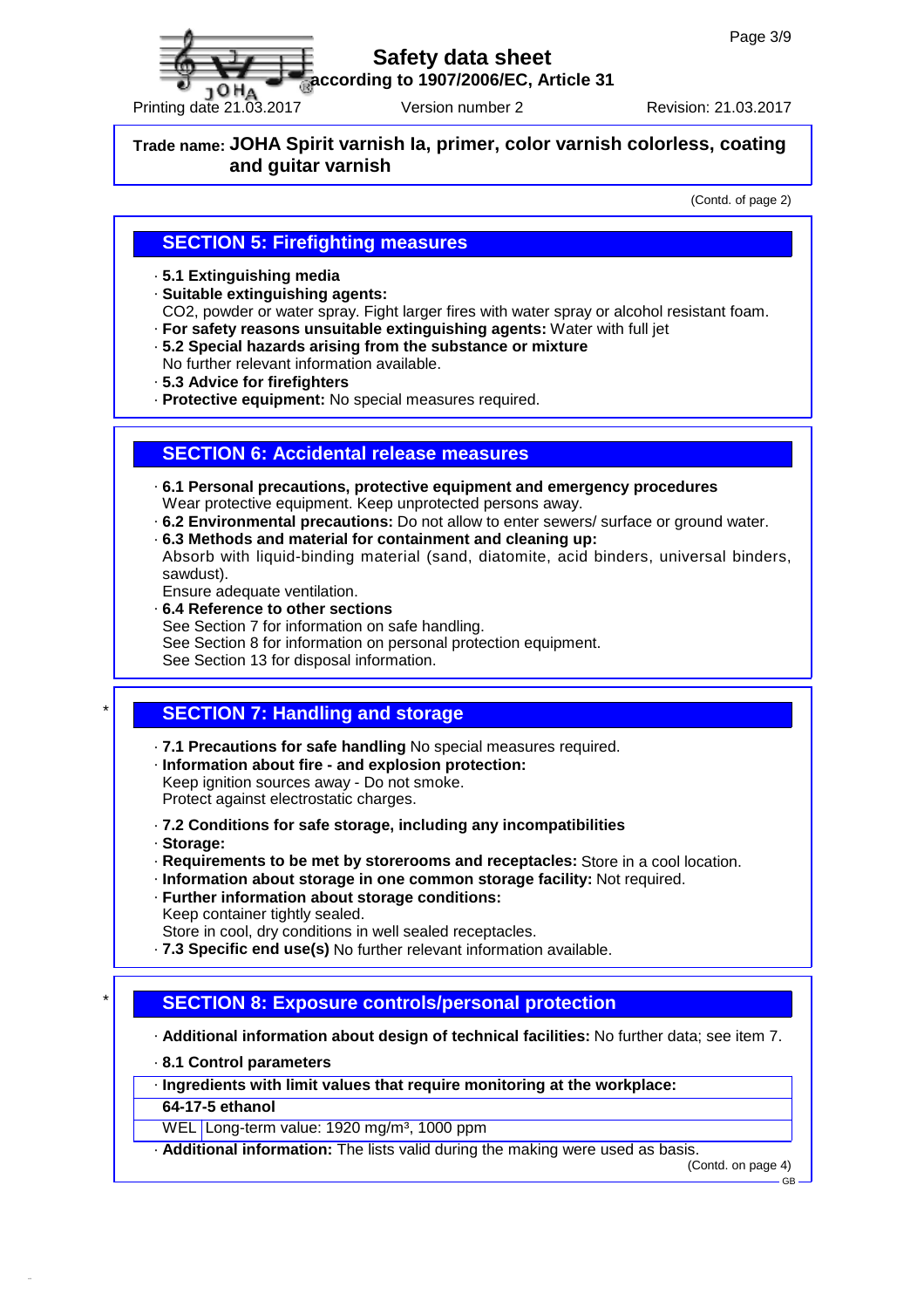**according to 1907/2006/EC, Article 31**

Printing date 21.03.2017 Version number 2 Revision: 21.03.2017

### **Trade name: JOHA Spirit varnish Ia, primer, color varnish colorless, coating and guitar varnish**

(Contd. of page 3)

- · **8.2 Exposure controls**
- · **Personal protective equipment:**
- · **General protective and hygienic measures:**
- Wash hands before breaks and at the end of work.
- · **Respiratory protection:** Not required.
- · **Protection of hands:**

The glove material has to be impermeable and resistant to the product/ the substance/ the preparation.

Due to missing tests no recommendation to the glove material can be given for the product/ the preparation/ the chemical mixture.

Selection of the glove material on consideration of the penetration times, rates of diffusion and the degradation

#### · **Material of gloves**

The selection of the suitable gloves does not only depend on the material, but also on further marks of quality and varies from manufacturer to manufacturer. As the product is a preparation of several substances, the resistance of the glove material can not be calculated in advance and has therefore to be checked prior to the application.

#### · **Penetration time of glove material**

The exact break trough time has to be found out by the manufacturer of the protective gloves and has to be observed.

· **Eye protection:**



Tightly sealed goggles

### \* **SECTION 9: Physical and chemical properties**

- · **9.1 Information on basic physical and chemical properties**
- · **General Information**
- · **Appearance:**

| · Appearance:<br>Form:<br>Colour:<br>· Odour:<br>· Odour threshold:                                           | Fluid<br>According to product specification<br>Characteristic<br>Not determined.               |
|---------------------------------------------------------------------------------------------------------------|------------------------------------------------------------------------------------------------|
| · pH-value:                                                                                                   | Not determined.                                                                                |
| Change in condition<br><b>Melting point/freezing point:</b><br>Initial boiling point and boiling range: 78 °C | Undetermined.                                                                                  |
| · Flash point:                                                                                                | 13 °C                                                                                          |
| · Flammability (solid, gas):                                                                                  | Not applicable.                                                                                |
| · Ignition temperature:                                                                                       | 425 $^{\circ}$ C                                                                               |
| Decomposition temperature:                                                                                    | Not determined.                                                                                |
| - Auto-ignition temperature:                                                                                  | Product is not selfigniting.                                                                   |
| · Explosive properties:                                                                                       | Product is not explosive. However, formation of<br>explosive air/vapour mixtures are possible. |
|                                                                                                               | (Contd. on page 5)<br>$ CD$ $-$                                                                |

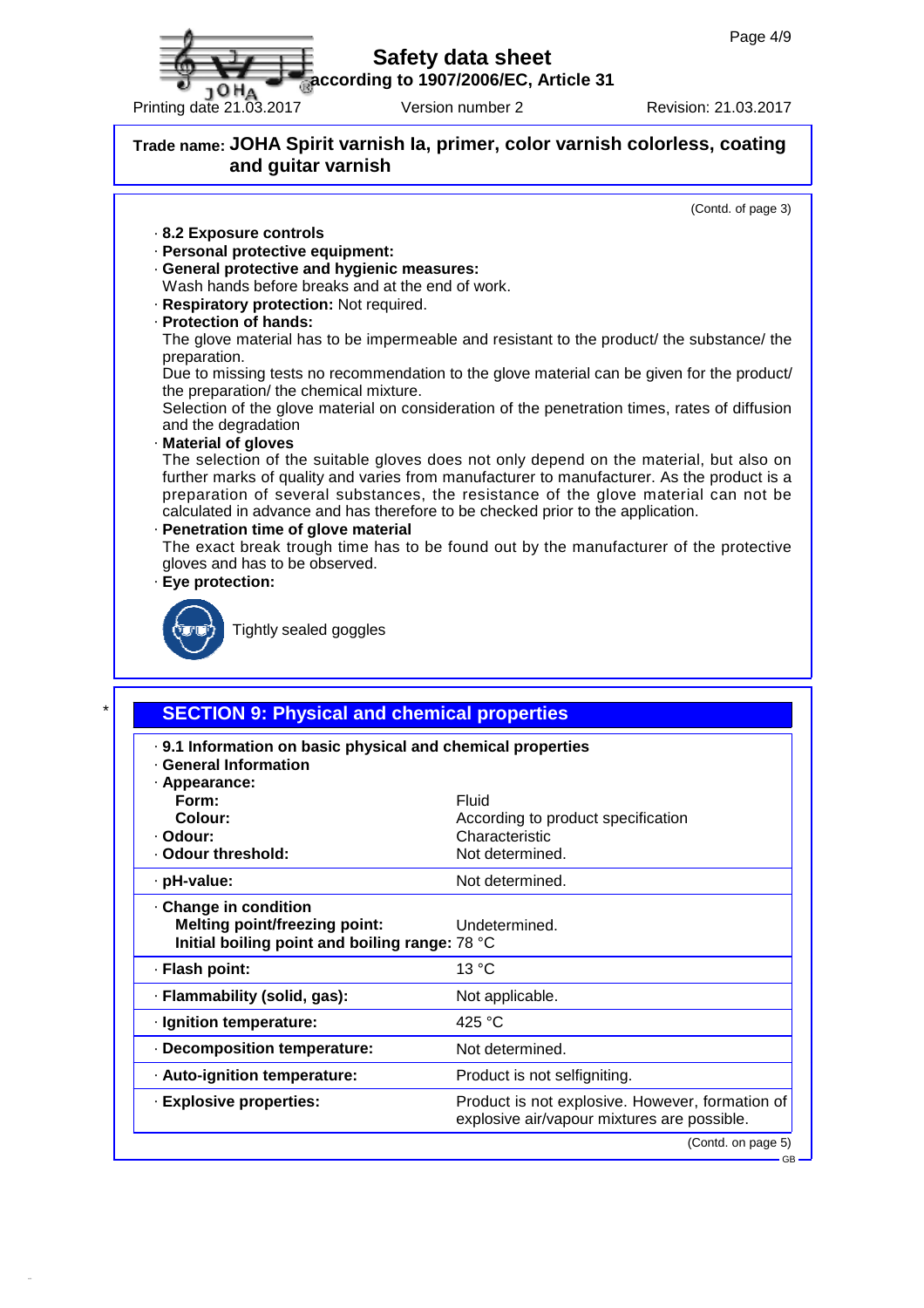**according to 1907/2006/EC, Article 31**

**JOHA** Printing date 21.03.2017 Version number 2 Revision: 21.03.2017

## **Trade name: JOHA Spirit varnish Ia, primer, color varnish colorless, coating and guitar varnish**

|                                           | (Contd. of page 4)                         |
|-------------------------------------------|--------------------------------------------|
| <b>Explosion limits:</b>                  |                                            |
| Lower:                                    | $3.5$ Vol %                                |
| Upper:                                    | 15.0 Vol %                                 |
| · Vapour pressure at 20 °C:               | 59 hPa                                     |
| · Density:                                | Not determined.                            |
| · Relative density                        | Not determined.                            |
| · Vapour density                          | Not determined.                            |
| - Evaporation rate                        | Not determined.                            |
| · Solubility in / Miscibility with        |                                            |
| water:                                    | Not miscible or difficult to mix.          |
| · Partition coefficient: n-octanol/water: | Not determined.                            |
| · Viscosity:                              |                                            |
| Dynamic:                                  | Not determined.                            |
| Kinematic:                                | Not determined.                            |
| - Solvent content:                        |                                            |
| <b>Organic solvents:</b>                  | 73.9 %                                     |
| Solids content:                           | 25.0%                                      |
| . 9.2 Other information                   | No further relevant information available. |

### **SECTION 10: Stability and reactivity**

- · **10.1 Reactivity** No further relevant information available.
- · **10.2 Chemical stability**
- · **Thermal decomposition / conditions to be avoided:**
- No decomposition if used according to specifications. · **10.3 Possibility of hazardous reactions** No dangerous reactions known.
- · **10.4 Conditions to avoid** No further relevant information available.
- · **10.5 Incompatible materials:** No further relevant information available.
- · **10.6 Hazardous decomposition products:** No dangerous decomposition products known.

## \* **SECTION 11: Toxicological information**

- · **11.1 Information on toxicological effects**
- · **Acute toxicity** Based on available data, the classification criteria are not met.

#### · **LD/LC50 values relevant for classification:**

| 64-17-5 ethanol                 |                  |                                                                                               |  |  |
|---------------------------------|------------------|-----------------------------------------------------------------------------------------------|--|--|
| Oral                            | LD <sub>50</sub> | 3450 mg/kg (mouse)                                                                            |  |  |
|                                 |                  | 7060 mg/kg (rat)                                                                              |  |  |
|                                 |                  | 6300 mg/kg (rabbit)                                                                           |  |  |
| Dermal                          | LD50             | $>$ 2000 mg/kg (rat)                                                                          |  |  |
|                                 |                  | Inhalative   LC50/4 h   20000 mg/l (rat)                                                      |  |  |
| · Primary irritant effect:      |                  |                                                                                               |  |  |
|                                 |                  | · Skin corrosion/irritation Based on available data, the classification criteria are not met. |  |  |
| · Serious eye damage/irritation |                  |                                                                                               |  |  |

Based on available data, the classification criteria are not met.

(Contd. on page 6)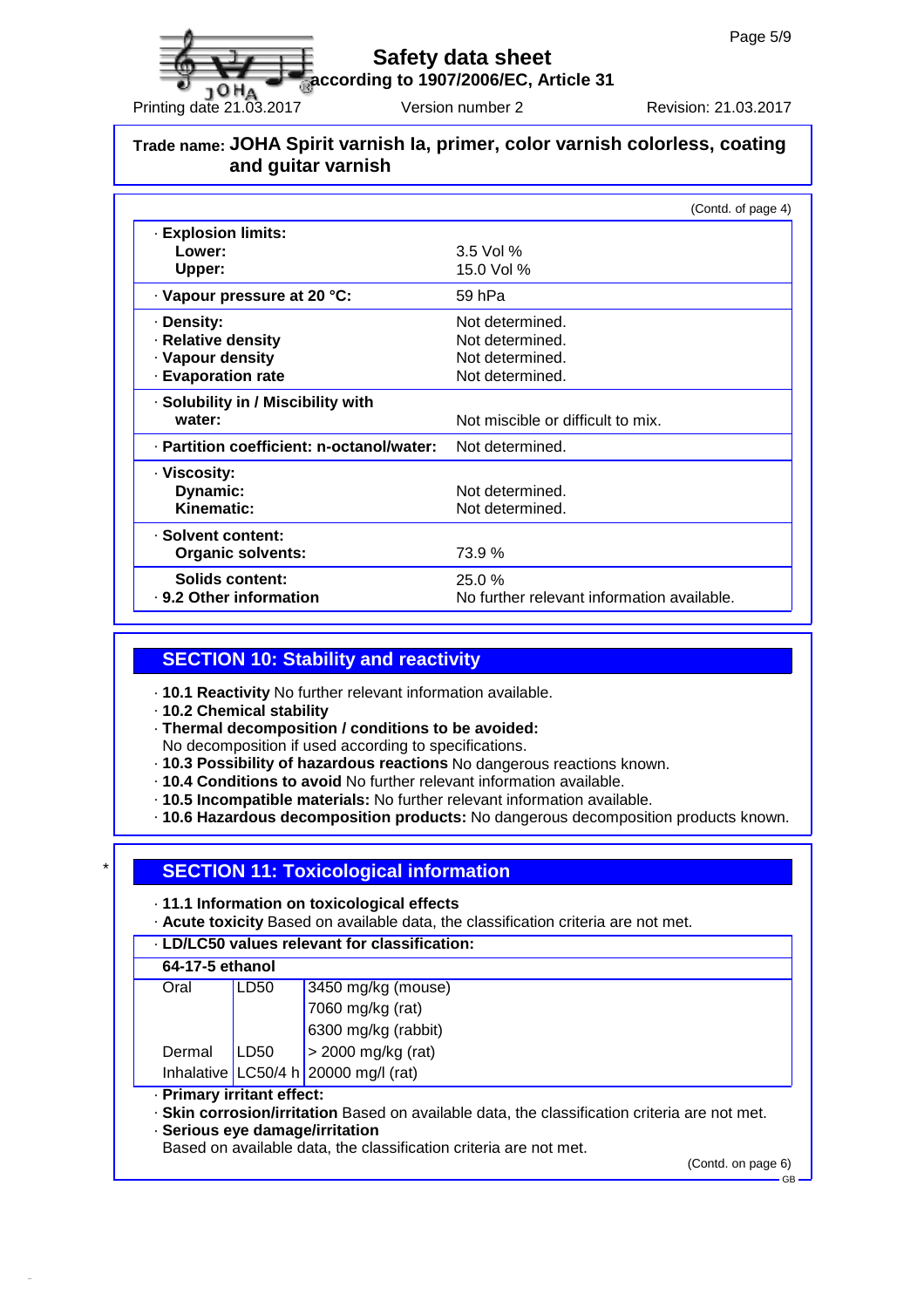

**according to 1907/2006/EC, Article 31**

Printing date 21.03.2017 Version number 2 Revision: 21.03.2017

## **Trade name: JOHA Spirit varnish Ia, primer, color varnish colorless, coating and guitar varnish**

(Contd. of page 5)

· **Respiratory or skin sensitisation**

Based on available data, the classification criteria are not met.

- · **CMR effects (carcinogenity, mutagenicity and toxicity for reproduction)**
- · **Germ cell mutagenicity** Based on available data, the classification criteria are not met.
- · **Carcinogenicity** Based on available data, the classification criteria are not met.
- · **Reproductive toxicity** Based on available data, the classification criteria are not met.
- · **STOT-single exposure** Based on available data, the classification criteria are not met.
- · **STOT-repeated exposure** Based on available data, the classification criteria are not met.
- · **Aspiration hazard** Based on available data, the classification criteria are not met.

#### **SECTION 12: Ecological information**

· **12.1 Toxicity**

· **Aquatic toxicity:** No further relevant information available.

· **Type of test Effective concentration Method Assessment**

#### **64-17-5 ethanol**

EC50 (48h) 9268 mg/l (daphnia magna)

 $LC50$  (48h) 8140 mg/l (gol)

LC50 (24h)  $> 100$  mg/l (daphnia magna)

EC5 (16h) 6500 mg/l (Pseudomonas Putita)

· **12.2 Persistence and degradability** No further relevant information available.

- · **12.3 Bioaccumulative potential** No further relevant information available.
- · **12.4 Mobility in soil** No further relevant information available.
- · **Additional ecological information:**

· **General notes:**

Water hazard class 1 (German Regulation) (Self-assessment): slightly hazardous for water Do not allow undiluted product or large quantities of it to reach ground water, water course or sewage system.

#### · **12.5 Results of PBT and vPvB assessment**

- · **PBT:** Not applicable.
- · **vPvB:** Not applicable.
- · **12.6 Other adverse effects** No further relevant information available.

#### \* **SECTION 13: Disposal considerations**

- · **13.1 Waste treatment methods**
- · **Recommendation**

Must not be disposed together with household garbage. Do not allow product to reach sewage system.

#### · **European waste catalogue**

08 01 11\* waste paint and varnish containing organic solvents or other hazardous substances

- · **Uncleaned packaging:**
- · **Recommendation:** Disposal must be made according to official regulations.

(Contd. on page 7)

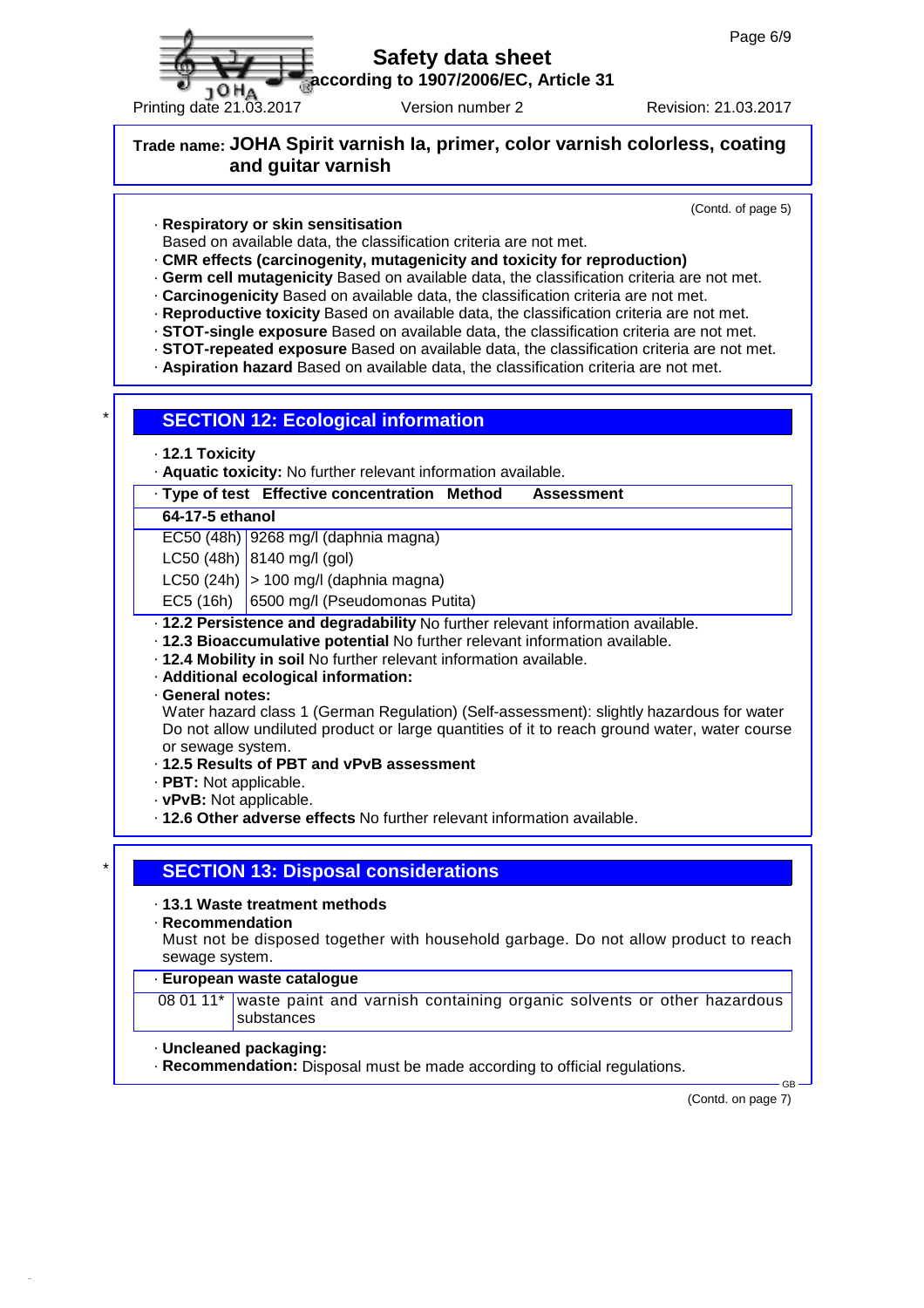**according to 1907/2006/EC, Article 31**  $\sigma$  10 H<sub>A</sub> according to 1907/2000/EC, Article 31<br>Printing date 21.03.2017 Version number 2 Revision: 21.03.2017

## **Trade name: JOHA Spirit varnish Ia, primer, color varnish colorless, coating and guitar varnish**

(Contd. of page 6)

| <b>SECTION 14: Transport information</b>                                                              |                                                                                                                             |
|-------------------------------------------------------------------------------------------------------|-----------------------------------------------------------------------------------------------------------------------------|
| $\cdot$ 14.1 UN-Number<br>· ADR, IMDG, IATA                                                           | <b>UN1170</b>                                                                                                               |
| · 14.2 UN proper shipping name<br>· ADR<br>· IMDG<br>· IATA                                           | 1170 ETHANOL (ETHYL ALCOHOL) mixture<br>ETHANOL (ETHYL ALCOHOL) mixture<br><b>ETHANOL mixture</b>                           |
| · 14.3 Transport hazard class(es)                                                                     |                                                                                                                             |
| · ADR, IMDG, IATA                                                                                     |                                                                                                                             |
|                                                                                                       |                                                                                                                             |
| · Class<br>· Label                                                                                    | 3 Flammable liquids.<br>3                                                                                                   |
| 14.4 Packing group<br>· ADR, IMDG, IATA                                                               | Ш                                                                                                                           |
| · 14.5 Environmental hazards:<br>· Marine pollutant:                                                  | No                                                                                                                          |
| · 14.6 Special precautions for user<br>· Danger code (Kemler):<br>· EMS Number:<br>· Stowage Category | Warning: Flammable liquids.<br>33<br>$F-E$ , S-D<br>A                                                                       |
| · 14.7 Transport in bulk according to Annex<br>II of Marpol and the IBC Code                          | Not applicable.                                                                                                             |
| · Transport/Additional information:                                                                   |                                                                                                                             |
| $·$ ADR<br>· Limited quantities (LQ)<br>· Excepted quantities (EQ)                                    | 1L<br>Code: E2<br>Maximum net quantity per inner packaging:<br>30 ml<br>Maximum net quantity per outer packaging:<br>500 ml |
| · Transport category<br>· Tunnel restriction code                                                     | $\overline{2}$<br>D/E                                                                                                       |
| · IMDG<br>· Limited quantities (LQ)<br>· Excepted quantities (EQ)                                     | 1L<br>Code: E2<br>Maximum net quantity per inner packaging:<br>30 ml<br>Maximum net quantity per outer packaging:<br>500 ml |
| · UN "Model Regulation":                                                                              | UN 1170 ETHANOL (ETHYL ALCOHOL)<br>MIXTURE, 3, II                                                                           |

(Contd. on page 8)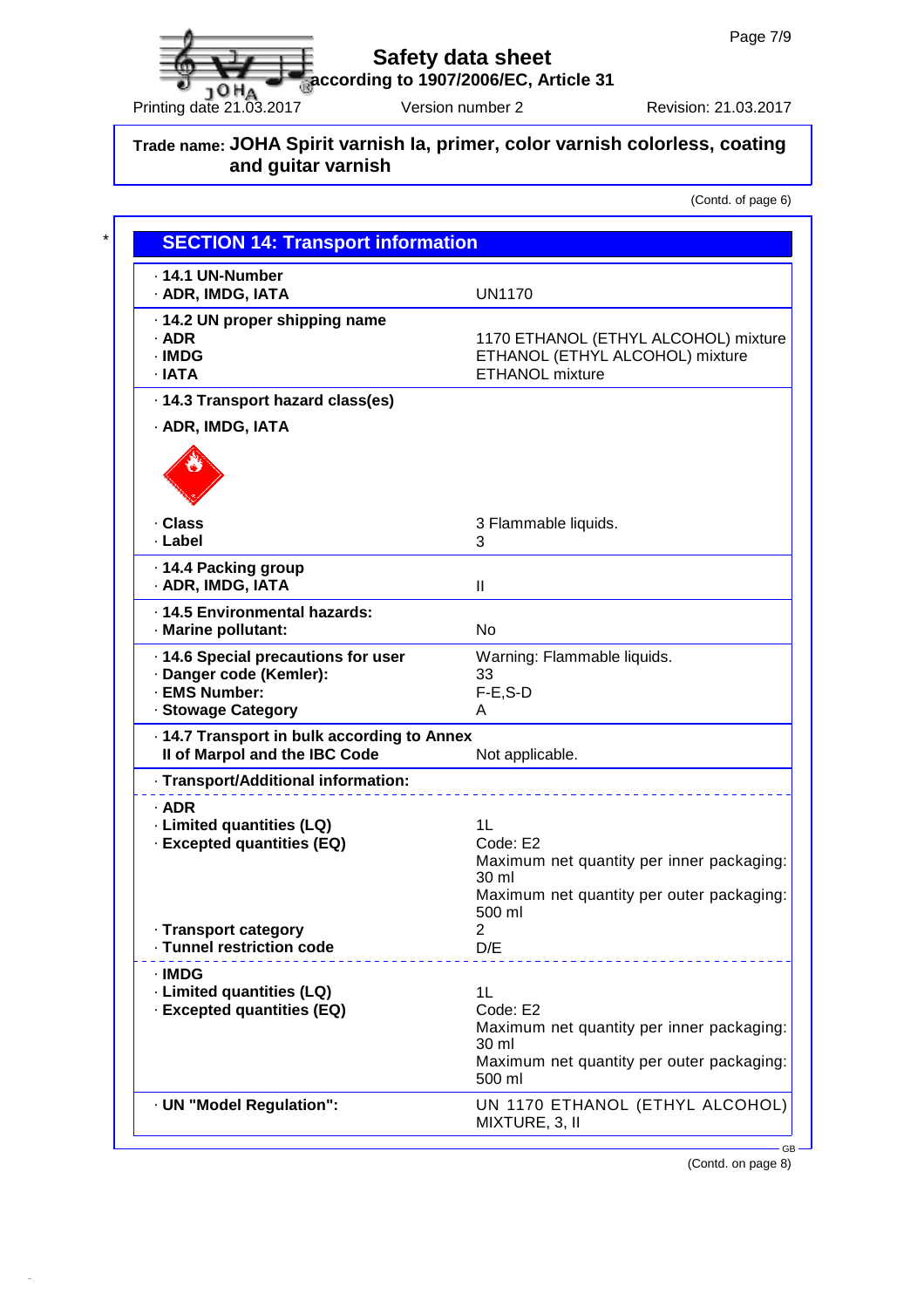**according to 1907/2006/EC, Article 31**  $P$ TO H<sub>A</sub> according to 1907/2000/EC, Article 31<br>Printing date 21.03.2017 Version number 2 Revision: 21.03.2017

## **Trade name: JOHA Spirit varnish Ia, primer, color varnish colorless, coating and guitar varnish**

(Contd. of page 7)

| $\star$                    | <b>SECTION 15: Regulatory information</b>                                                                                                                                                                                                                         |  |  |
|----------------------------|-------------------------------------------------------------------------------------------------------------------------------------------------------------------------------------------------------------------------------------------------------------------|--|--|
|                            | 15.1 Safety, health and environmental regulations/legislation specific for the<br>substance or mixture<br>· Labelling according to Regulation (EC) No 1272/2008<br>The product is classified and labelled according to the CLP regulation.<br>· Hazard pictograms |  |  |
| GHS02                      |                                                                                                                                                                                                                                                                   |  |  |
| · Signal word Danger       |                                                                                                                                                                                                                                                                   |  |  |
| <b>· Hazard statements</b> |                                                                                                                                                                                                                                                                   |  |  |
|                            | H225 Highly flammable liquid and vapour.                                                                                                                                                                                                                          |  |  |
| · Precautionary statements |                                                                                                                                                                                                                                                                   |  |  |
| P <sub>101</sub>           | If medical advice is needed, have product container or label at hand.                                                                                                                                                                                             |  |  |
| P <sub>102</sub>           | Keep out of reach of children.                                                                                                                                                                                                                                    |  |  |
| P <sub>103</sub>           | Read label before use.                                                                                                                                                                                                                                            |  |  |
| P210                       | Keep away from heat, hot surfaces, sparks, open flames and other<br>ignition sources. No smoking.                                                                                                                                                                 |  |  |
| P241                       | Use explosion-proof electrical/ventilating/lighting equipment.                                                                                                                                                                                                    |  |  |
| P280                       | Wear protective gloves/protective clothing/eye protection/face protection.<br>P303+P361+P353 IF ON SKIN (or hair): Take off immediately all contaminated clothing.<br>Rinse skin with water/shower.                                                               |  |  |
| P403+P235                  | Store in a well-ventilated place. Keep cool.                                                                                                                                                                                                                      |  |  |
| P501                       | Dispose of contents/container in accordance with local/regional/national/<br>international regulations.                                                                                                                                                           |  |  |
| · Directive 2012/18/EU     |                                                                                                                                                                                                                                                                   |  |  |
|                            | · Named dangerous substances - ANNEX I None of the ingredients is listed.<br>· Seveso category P5c FLAMMABLE LIQUIDS                                                                                                                                              |  |  |
|                            | - Qualifying quantity (tonnes) for the application of lower-tier requirements 5,000 t<br>$\cdot$ Qualifying quantity (tonnes) for the application of upper-tier requirements 50,000 t<br>- REGULATION (EC) No 1907/2006 ANNEX XVII Conditions of restriction: 3   |  |  |
| · National regulations:    |                                                                                                                                                                                                                                                                   |  |  |
|                            | · Waterhazard class: Water hazard class 1 (Self-assessment): slightly hazardous for water.<br>· 15.2 Chemical safety assessment:<br>A Chemical Safety Assessment has not been carried out.                                                                        |  |  |
|                            |                                                                                                                                                                                                                                                                   |  |  |
|                            | <b>SECTION 16: Other information</b>                                                                                                                                                                                                                              |  |  |
|                            | This information is based on our present knowledge. However, this shall not constitute a                                                                                                                                                                          |  |  |
| relationship.              | guarantee for any specific product features and shall not establish a legally valid contractual                                                                                                                                                                   |  |  |

· **Relevant phrases**

H225 Highly flammable liquid and vapour.

- · **Department issuing SDS:** Abteilung Umweltschutz
- · **Contact:** Hr. Hammerl

(Contd. on page 9) GB